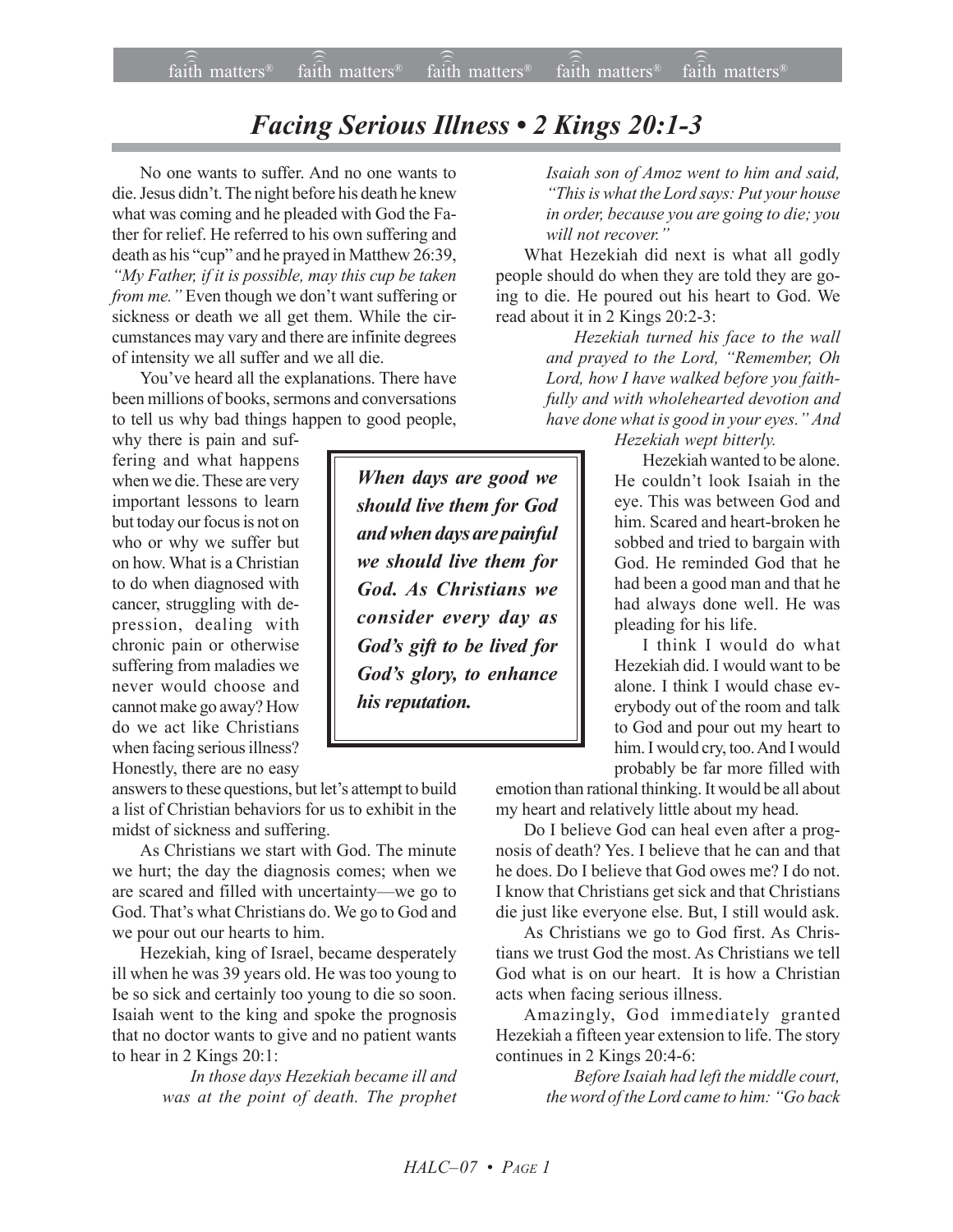*and tell Hezekiah, the leader of my people, ëThis is what the Lord, the God of your father David, says: ëI have heard your prayer and seen your tears; I will heal you. On the third day from now you will go up to the temple of the Lord. I will add fifteen years to your life.*<sup>*'*</sup>

God gave Hezekiah some very good news but it does not always happen this way and it is seldom this quick. Also, he was to remain seriously ill for three more days before he got better. So, even after he had received this promise from God there seemed to be little indication that God was going to come through and extend his life by fifteen years. He was 39 years old and that meant he had a guaranteed promise that life would extend to somewhere around his 54<sup>th</sup> birthday. Since he thought he was dying that must have seemed like a terribly long time.

How old are you? Add fifteen years to that. Would you consider that to be long enough?

For Hezekiah it wasn't a direct healing. In fact, God specifically instructed Hezekiah to get the best medical treatment available. The story continues in 2 Kings 20:7: *ìThen Isaiah said, ëPrepare a* poultice of figs.' They did so and applied it to the *boil, and he recovered.*"

We in the  $21<sup>st</sup>$  century may be wondering what possible good it would do to put a paste made up of figs on his skin. This was folk medicine at its very best. But wait a minute. That is not really the point. The point is that God told him to go to the doctor. God had already decided to supernaturally intervene but he often utilizes the best human resources as well.

As Christians, when facing serious illness, we turn to God and we take our medicine. It's not either or. It is prayer and the poultice, prayer and penicillin. It's God first and the doctor, too. We pour out our hearts to God and we get the medical help that God provides.

Unlike Hezekiah, when we face serious illness and suffering we usually don't know how long we have to live. Hezekiah was the rarest of exceptions. I've often thought it's a very good thing that I don't know the day I'm going to die. I think it would cast a shadow over the rest of life that would be far more negative than it would be positive. But what we do know is that each day we live is a gift from God and we should live each of those days for God.

Truthfully, we prefer our lives to be pain and problem free. For most of us we have more good days than 99% of the rest of the human race throughout human history. We have a lot of good days. When days are good we should live them for God and when days are painful we should live them for God. As Christians we consider every day as God's gift to be lived for God's glory, to enhance his reputation. St. Paul wrote in Philippians 1:27, "What*ever happens, conduct yourselves in a manner worthy of the gospel of Christ.*" In other words, our purpose in life is to make God look good no matter what happens. And, some of what happens is likely to be hard. Philippians 1:29 says, "For it *has been granted to you on behalf of Christ not only to believe on him, but also to suffer for him.*" This is the core of Christianity—that we are to live for Jesus. We are to conduct our lives in ways that honor Jesus. We are to live out our Christian faith in the very best of days and the worst of days, in pleasure and in pain, in safety and danger, in grief and in joy.

I believe what I just told you. But I have to tell you that my words scare me. I'm afraid that what I am saying will echo through my mind when I'm paralyzed by a car crash. I'm afraid someone will repeat what is written here when I'm diagnosed with cancer. I'm afraid I'll reread my own notes when I'm in the pits of depression. I'm afraid I can't do what I'm teaching. I'm afraid that in the midst of paralysis or cancer or depression or some other hated and unanticipated trauma of life that I won't be able to live for Jesus Christ.

But that also comes back to the core of Christianity and that is that we live by faith. We are convinced that our God is a God of grace. He will be there with us and for us. He will give us strength, courage, help and hope when the suffering comes. He will not abandon us. He has no intention of letting us go through any of this alone. God may not give any of us the same answer he gave to Hezekiah but he will be there for us just as he was there for Hezekiah.

There is one more point for when Christians suffer with serious illness. It is so strange that we don't tend to talk much about it with unbelievers because only a disciple of Jesus Christ can really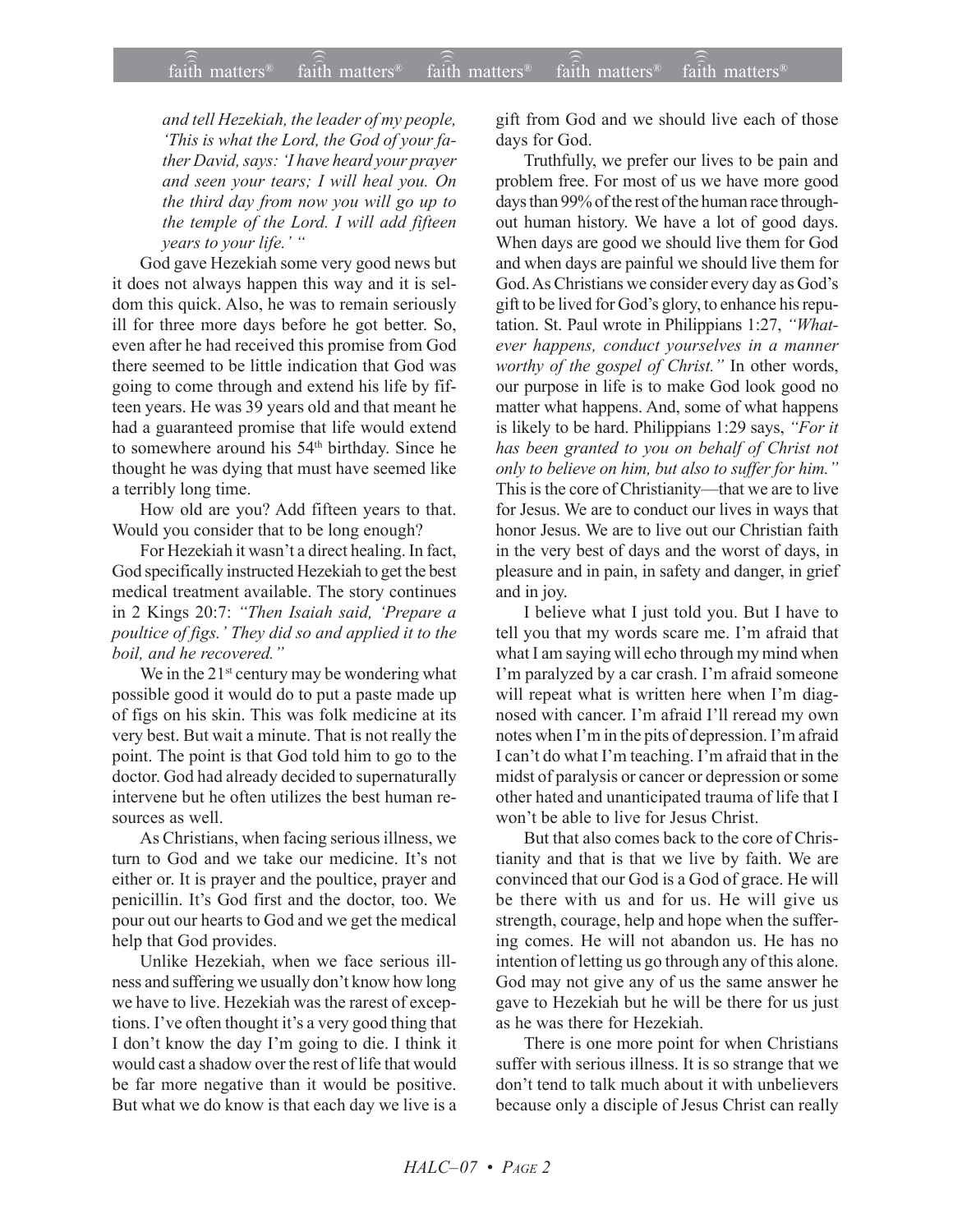comprehend and understand it. It is that when we suffer we have the opportunity to grow as Christians and especially to grow close to Jesus. That is because Jesus suffered and died for us. When we suffer we make a spiritual (and even supernatural) connection to Jesus Christ that cannot be made in health and ease. Peter wrote in 1 Peter 1:3-7:

> *Praise be to the God and Father of our Lord Jesus Christ. In his great mercy he has given us new birth into a living hope through the resurrection of Jesus Christ from the dead . . . . In this you greatly rejoice, though now for a little while you may have had to suffer grief in all kinds of trials. These have come so that your faith of greater worth than gold which perishes even though refined by fire—may be proved genuine and may result in praise, glory and honor when Jesus Christ is revealed. Though you have not seen him, you love*

*him; and even though you do not see him now, you believe in him and are filled with an inexpressible and glorious joy, for you are receiving the goal of your faith, the salvation of your souls.* All of that is to say

that when we suffer as

Christians we know that, as horrible as it is, it is only temporary; we have eternity ahead. When we suffer our faith is tested and confirmed. When we suffer we are closer to Jesus than we ever would be if life had been problem free. When we suffer we grow as Christians. For some the growth is in trusting God to provide daily grace for suffering as God provided daily manna like bread in Exodus 16 when the people of Israel were stranded in the wilderness.

Jeffrey Boyd is a medical doctor from Waterbury, Connecticut, whose wife did not receive healing the way Hezekiah did. He writes:

> My first wife, Pat, had diabetes, two heart attacks, bypass surgery, two strokes, went on dialysis, went blind,

and had both legs amputated above the knee. She and I went every week to a healing service at our church. The clergy would lay hands on us and pray, while Pat and I cried uncontrollably. She was never healed. There was no evidence that healing prayer had any positive effect in terms of miraculous cures. But every week this intimate prayer gave us enough spiritual strength to endure another week. Thus my own experience was that healing prayer was like manna for Pat and me. Every Sunday we were given enough to get us through. We were not given more nor less manna than we needed to survive. It was exactly like Exodus 16, and like the Lord's Prayer, "Give" us today our daily bread."

In other words, Pat and I experienced healing

*God is a God of grace. He will be there with us and for us. He will give us strength, courage, help and hope when the suffering comes. He will not abandon us.*

prayer to have a curative power not in terms of a change of medical outcome, but in terms of keeping us in touch with our Lord, who spiritually sustained us.

If none of this sounds easy it's because it is not easy. Serious illness and suffering are never easy. Yet, in suffering we have the opportunity to act like Christians. We can tell God what is on

our hearts. We can get the medical help that God provides. We can live the life that God grants to us. And we can grow through suffering.

Before we leave this topic of suffering and serious illness let's make one more list. It is not a list. for those who are sick. It's a list for those who are healthy. It's some advice on how a Christian acts toward those who are seriously ill and suffering.

Number one is to see the person and not the sickness. Don't define anyone by a disease or disability. Whether someone is suffering from a mental illness or a physical injury, always treat that sufferer with respect as a person and not as a malady.

Number two is to realize that looking okay on the outside doesn't mean a person is okay on the inside. Be sensitive to the soul as well as the face